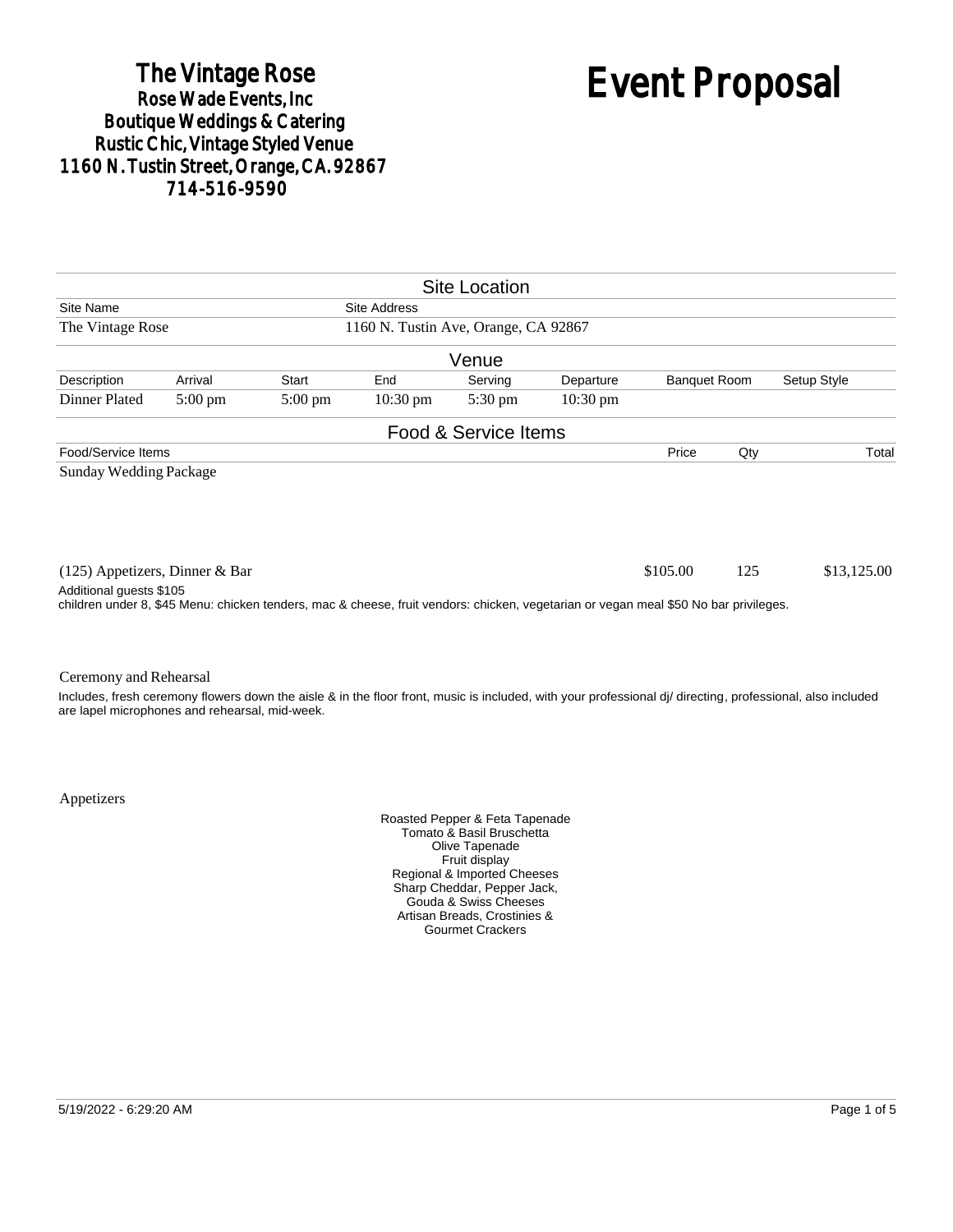Two Course Sit Down Dinner

Select One Gourmet Salad

Spinach & Berries Candied Walnuts, Gorgonzola & Balsamic Vinaigrette Classic Caesar Shaved Parmesean, Garlic Croutons, Crostini & Bruschetta Italian Wedge Romaine, Olives, Garbanzo Beans, Red Onion & Feta, Italian Dressing

Main Entrees

Three Proteins Chicken, Beef, Fish, Choice to serve Vegetarian, Vegan or Gluten Free Options four guests.

Couple select the style of protein served at our tasting event. Your guests will have one choice of protein to enjoy.

Rosemary Garlic Chicken Grilled with Garlic & Lemon Beurre Blanc Chicken Breast Marsala Wild Mushroom in Marsala Wine Sauce Parmesan Crusted Chicken Tuscan Tomatoes with Asiago Cream Cilantro Chicken In Chipotle Cream Sauce

Hanger Steak Served with Brazilian Chimichurri Braised Beef Bourguignon With Onions & Baby Carrots Steak Gorgonzola In Cabernet Reduction topped with Gorgonzola Crust

> Poached Salmon In Cream Dill Roasted Salmon Honey Ginger Glaze

Accompaniments Wild Rice Pilaf Garlic Mashed Potatoes Parsley French Potatoes Glazed Baby Carrots Vegetable Ratatouille Summer Vegetables Served with Artisan Breads & Butter

Full Bar 4 Hours

#### Beer:

Corona, Pacifico, Dos Equis Lager, Heineken, Lagunitas IPA, Sam Adam's, Blue Moon, Fat Tire, Coors Light, Bud Light, Goose Is land IPA, Shock Top, Ace Hard Cider, O'Douls

On Tap On: Six beers on Tap: Una Mas, , Stella Artois, Space Dust Kölsch Beer, Cali Blood Orange & Hoegaarden - we change selections by season.

Wine: Sonoma County house wines, Merlot, Cabernet Savignon, Pinot Noir, Chardonnay & Pinot Grigio, Sparkling Wine and Apple Cider, Pink Champagne

#### Mixed Drinks:

Jack & Coke, Seven/Seven, Lime Margarita, Rum & Coke, Jameson Ginger, Gin & Tonic, Vodka Soda, Madori Sour, Mimosa, Baileys & Coffee, Screwdriver, Tequila Sunrise, Vodka Cranberry, Captain & Coke, Malibu Pinneaple.

Mocktail Bar Non-Alcoholic Drinks

5/19/2022 - 6:29:20 AM Page 2 of 5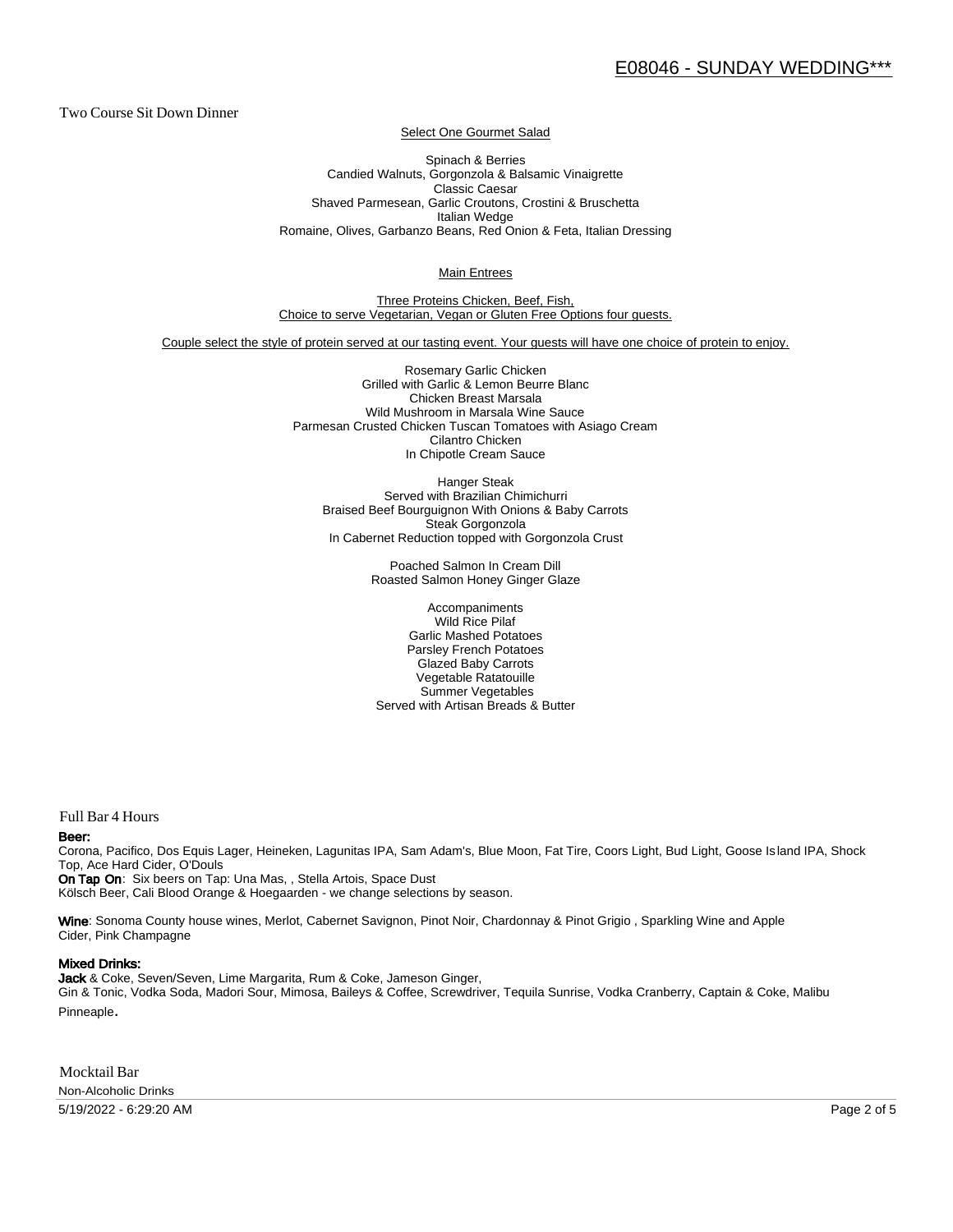# E08046 - SUNDAY WEDDING\*\*\*

Sparkling Cider Roy Rogers Shirley Temple Orange Spritzer Orange Juice Cranberry Juice Coke, Diet Coke, Sprite

Champagne & Wall Wall

Our amazing bar starts at the awesome champagne wall!! Beautiful display of champagne, pink Champagne, White Wine, Rosé, Red Wine & a beautiful OMBRÉ look

Donut Wall with Donuts

Champagne or Cider Toast

Fresh Flowers

Fresh beautiful flowers in white and greenery.

Gourmet Coffee & Hot Tea

### Citrus Infused Water & Tropical Ice Tea

#### China, Flatware & Stemware

To style your tables, your choice of: Classic White China, Vintage Style China Gold, or Silver Flatware option Water Goblet in Clear, Pink, Navy Blue, Vintage, Blue or Clear Mason Jar Champagne Glasses, Wine Glasses & Bar ware

Chargers gold or silver

Farm Tables wooden farm tables

Reception Chairs

Runners & Napkins choice of available chiffon runners & a large variety of napkin colors! We can help you customize your tablescape!!

Sign In Table vintage desk or table

Escort Card Boards beautiful frame attached to the wall with greenery and wire to hang your escort cards.

#### Table Numbers

5/19/2022 - 6:29:20 AM Page 3 of 5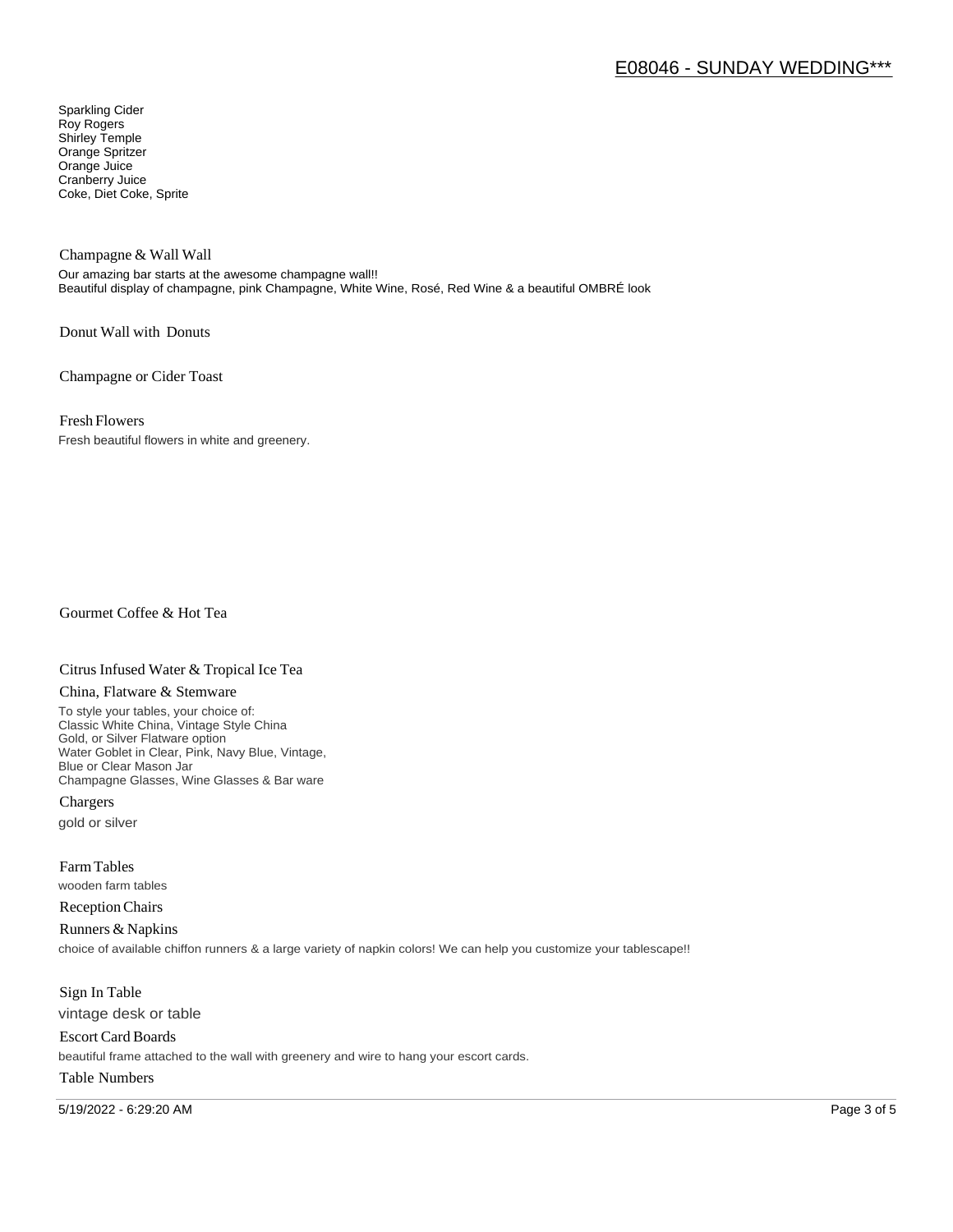You may use our table numbers, pretty and elegant. Or you may bring your own

D.J. & M.C.

Exclusive D.J./M.C.

Personalized Music Meetings & Tailored Made Selection to meet your event needs

Surround Sound & Microphones

Digital Photo Booth included

Video & Screen included

if you decide to show a video or pictures, we got you! we have the equipment! bring in your media !!

#### Month of Wedding Coordinator

Coordinator will coordinate efforts with all vendors contracted for wedding. Coordinator will work closely with all vendors, D.J., Photographer,

Coordinator will make a detailed wedding day schedule/ timeline with the wedding couple for the rehearsal, ceremony and reception and all vendors arrival & departure times. Vendors will receive a copy and explanation of final plan one week prior to the wedding date. Will serve as the point person for every vendor. She directs the event from start to finish.

Will make sure set-up/décor for ceremony and reception is according to couples specifications the day of the wedding. .Supervision of reception events, such as cake cutting, (working with photographer, D.J., Caterers) to cut the cake, throw the garter/bouquet and ease couple into dancing so that each event flows smoothly.

Will assure that all guest management is provided including reserved and assigned seating. Coordinator will organize and instruct processional line-up and space wedding party on aisle accordingly. Wedding coordinator will instruct ushers on greeting guests and escorting procedures. The wedding coordinator will have a kit with pins, safety pins and other necessities, should there be a need for them. The wedding coordinator will keep marriage license/ketuba, ring box and miscellaneous items for wedding couple and bridal party. The wedding coordinator will help gather up items such as gifts and work with designated family member to give items at the end of the night. Day of Services available six weeks before wedding day by appointment..

The Suite

We welcome the bride  $&$  team bride with champagne, mimosas, freshly brewed coffee and provide after ceremony appetizers Bridal space has private power room, lots of light, and wall mirrors **available 1 1/2 hours before and until end of event** 

Groom Pub -

Cool cave with a cigar bar feel, pool table, comfortable chairs & sofas, built in bar, satellite t.v. Serving Kolsch Beer on tap private restroom, and a great space for pictures!!! **available 1 1/2 before ceremony Pub closes at the start of ceremony**

| $(1)$ Security       | \$500.00   | \$500.00   |
|----------------------|------------|------------|
| (1) The Vintage Rose | \$3,000.00 | \$3,000.00 |

## Special Requests